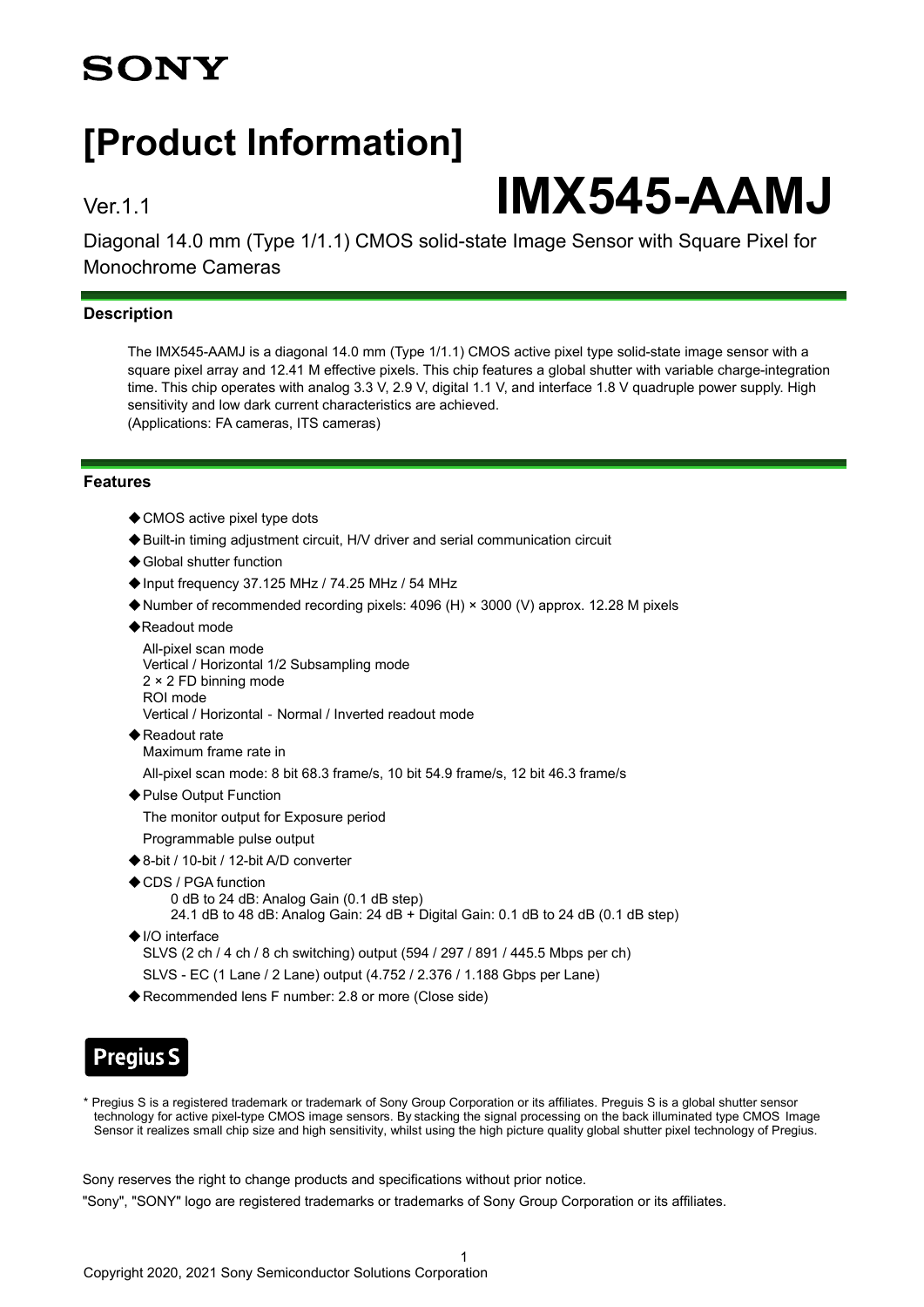## **Device Structure**

| ♦ CMOS image sensor                                                               |                                                                |                                  |  |
|-----------------------------------------------------------------------------------|----------------------------------------------------------------|----------------------------------|--|
| $\blacklozenge$ Image size                                                        | Diagonal 14.0 mm (Type 1/1.1) Approx. 12.41 M pixels All-pixel |                                  |  |
| ◆ Total number of pixels                                                          | 4128 (H) $\times$ 3072 (V)                                     | Approx. 12.68 M pixels           |  |
| ♦ Number of effective pixels                                                      | 4128 (H) $\times$ 3008 (V)                                     | Approx. 12.41 M pixels           |  |
| $\blacklozenge$ Number of active pixels                                           | 4128 (H) $\times$ 3008 (V)                                     | Approx. 12.41 M pixels           |  |
| $\blacklozenge$ Number of recommended recording pixels 4096 (H) $\times$ 3000 (V) |                                                                | Approx. 12.28 M pixels All-pixel |  |
| $\bigstar$ Unit cell size                                                         | 2.74 $\mu$ m (H) × 2.74 $\mu$ m (V)                            |                                  |  |
| $\bigcirc$ Optical black                                                          | Horizontal (H) direction: Front 0 pixel, rear 0 pixel          |                                  |  |
| Vertical (V) direction: Front 64 pixels, rear 0 pixel                             |                                                                |                                  |  |
| $\biglozenge$ Package                                                             | 230 pin LGA                                                    | 20.0 mm (H) $\times$ 16.8 mm (V) |  |
|                                                                                   |                                                                |                                  |  |

## **Image Sensor Characteristics**

 $(Ti = 60 °C)$ 

| ltem              |      | <b>Value</b>     | <b>Remarks</b> |
|-------------------|------|------------------|----------------|
| Sensitivity       | Тур. | 14510 Digit/lx/s |                |
| Saturation signal | Min. | 4094 Digit       |                |

## **Basic Drive Mode**

| <b>Drive mode</b>                        | <b>Recommended number</b><br>of recording pixels     | <b>Maximum frame rate</b><br>[frame/s] | <b>Output interface</b> | <b>ADC</b> [bit] |
|------------------------------------------|------------------------------------------------------|----------------------------------------|-------------------------|------------------|
|                                          | 4096 (H) $\times$ 3000 (V)<br>approx. 12.28 M pixels | 61                                     | SLVS 8 ch               | 8                |
|                                          |                                                      | 68                                     | SLVS - EC 2 Lane        |                  |
|                                          |                                                      | 49                                     | SLVS 8 ch               | 10               |
| All pixel                                |                                                      | 54                                     | SLVS - EC 2 Lane        |                  |
|                                          |                                                      | 41                                     | SLVS 8 ch               |                  |
|                                          |                                                      | 46                                     | SLVS - EC 2 Lane        | 12               |
| Vertical / Horizontal<br>1/2 subsampling | 2048 (H) $\times$ 1500 (V)<br>approx. 3.07 M pixels  | 208                                    | SLVS 8 ch               | 8                |
|                                          |                                                      | 240                                    | SLVS - EC 2 Lane        |                  |
|                                          |                                                      | 171                                    | SLVS 8 ch               | 10<br>12         |
|                                          |                                                      | 200                                    | SLVS - EC 2 Lane        |                  |
|                                          |                                                      | 147                                    | SLVS 8 ch               |                  |
|                                          |                                                      | 170                                    | SLVS - EC 2 Lane        |                  |
| $2 \times 2$ FD<br>binning mode          | 2048 (H) $\times$ 1500 (V)<br>approx. 3.07 M pixels  | 208                                    | SLVS 8 ch               | 8                |
|                                          |                                                      | 240                                    | SLVS - EC 2 Lane        |                  |
|                                          |                                                      | 171                                    | SLVS 8 ch               | 10               |
|                                          |                                                      | 200                                    | SLVS - EC 2 Lane        |                  |
|                                          |                                                      | 147                                    | SLVS 8 ch               | 12               |
|                                          |                                                      | 170                                    | SLVS - EC 2 Lane        |                  |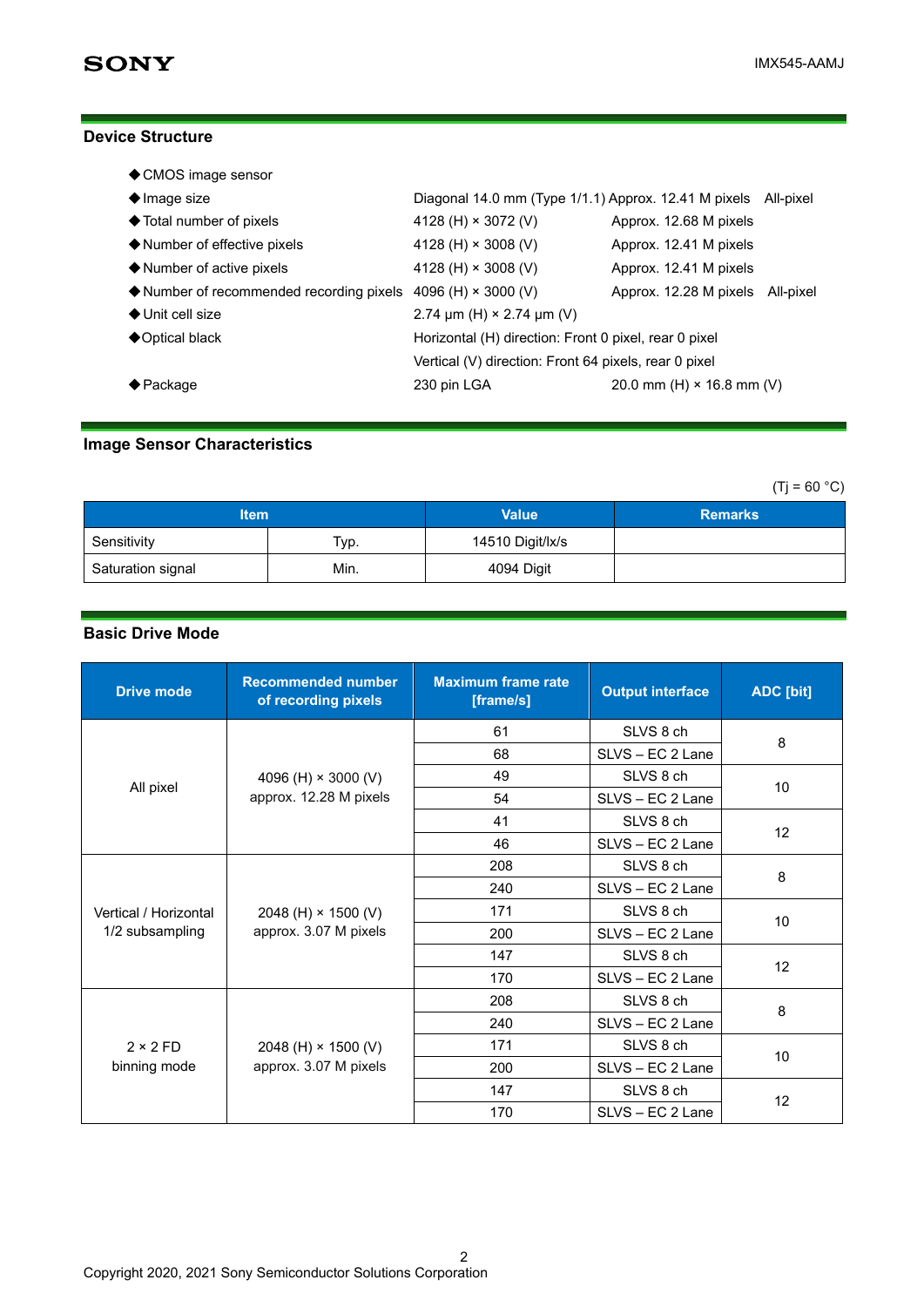## **SONY**

## **[Product Information]**

# Ver.1.1 **IMX545-AAQJ**

Diagonal 14.0 mm (Type 1/1.1) CMOS solid-state Image Sensor with Square Pixel for Color Cameras

## **Description**

The IMX545-AAQJ is a diagonal 14.0 mm (Type 1/1.1) CMOS active pixel type solid-state image sensor with a square pixel array and 12.41 M effective pixels. This chip features a global shutter with variable charge-integration time. This chip operates with analog 3.3 V, 2.9 V, digital 1.1 V, and interface 1.8 V guadruple power supply. High sensitivity and low dark current characteristics are achieved. (Applications: FA cameras, ITS cameras)

#### **Features**

- ◆ CMOS active pixel type dots
- ◆Built-in timing adjustment circuit, H/V driver and serial communication circuit
- ◆ Global shutter function
- ◆Input frequency 37.125 MHz / 74.25 MHz / 54 MHz
- ◆Number of recommended recording pixels: 4096 (H) × 3000 (V) approx. 12.28 M pixels
- ◆Readout mode
	- All-pixel scan mode Vertical / Horizontal 1/2 Subsampling mode ROI mode Vertical / Horizontal‐Normal / Inverted readout mode
- ◆ Readout rate Maximum frame rate in
	- All-pixel scan mode: 8 bit 68.3 frame/s, 10 bit 54.9 frame/s, 12 bit 46.3 frame/s
- ◆ Pulse Output Function
	- The monitor output for Exposure period
- Programmable pulse output
- ◆8-bit / 10-bit / 12-bit A/D converter
- ◆CDS / PGA function
	- 0 dB to 24 dB: Analog Gain (0.1 dB step)
	- 24.1 dB to 48 dB: Analog Gain: 24 dB + Digital Gain: 0.1 dB to 24 dB (0.1 dB step)
- ◆I/O interface SLVS (2 ch / 4 ch / 8 ch switching) output (594 / 297 / 891 / 445.5 Mbps per ch) SLVS - EC (1 Lane / 2 Lane) output (4.752 / 2.376 / 1.188 Gbps per Lane)
- ◆Recommended lens F number: 2.8 or more (Close side)

## **Pregius S**

\* Pregius S is a registered trademark or trademark of Sony Group Corporation or its affiliates. Preguis S is a global shutter sensor technology for active pixel-type CMOS image sensors. By stacking the signal processing on the back illuminated type CMOS Image Sensor it realizes small chip size and high sensitivity, whilst using the high picture quality global shutter pixel technology of Pregius.

Sony reserves the right to change products and specifications without prior notice.

"Sony", "SONY" logo are registered trademarks or trademarks of Sony Group Corporation or its affiliates.